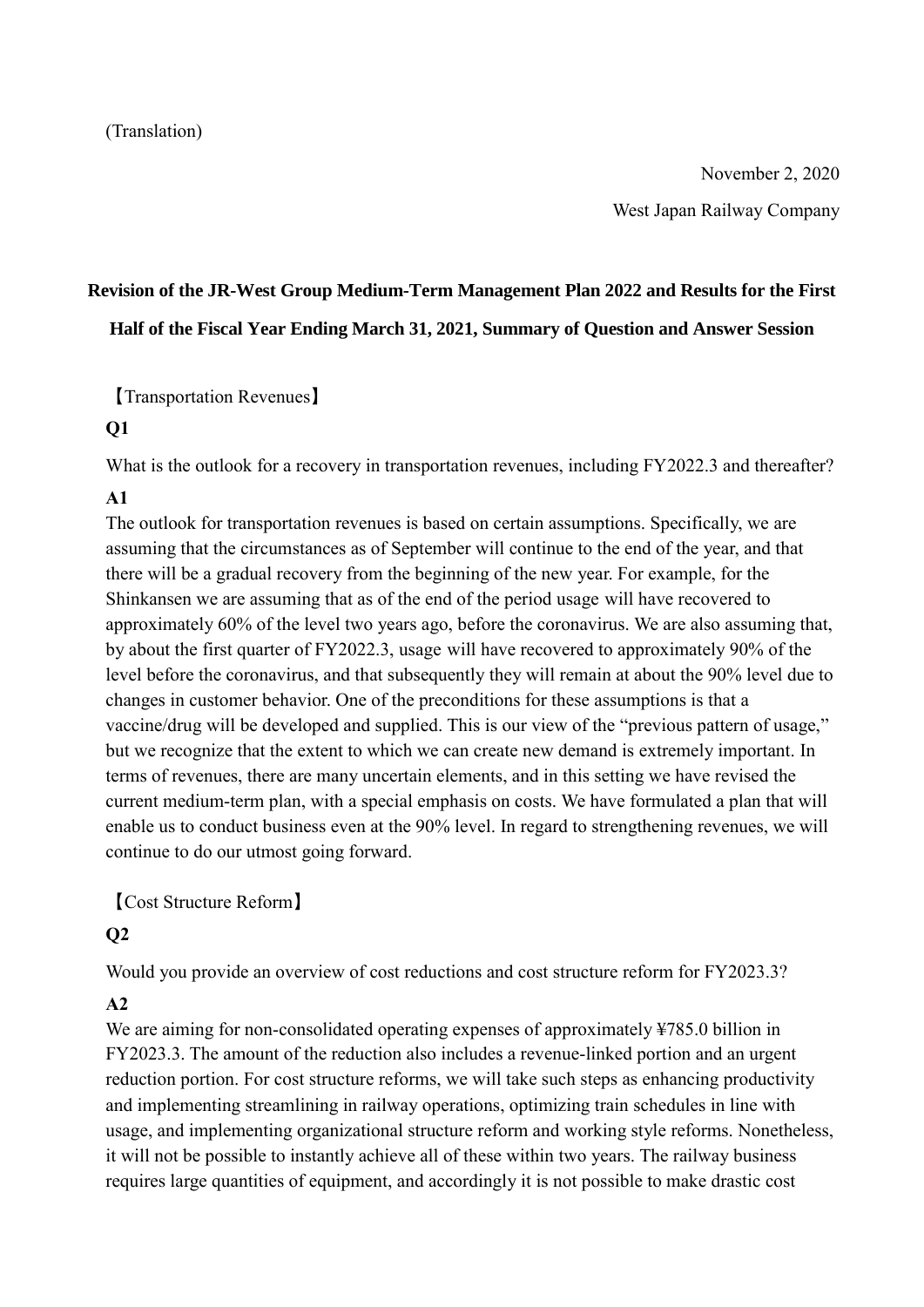reductions. However, looking at the FY2023.3 cost reductions, in terms of the scale of the cost structure reform, we will aim for a reduction of about one-third. In regard to the results of cost structure reform, during the current medium-term management plan we will reinforce the foundation so that we can show specific results under the next medium-term management plan. In any case, we are aiming for ¥790.0 billion in non-consolidated operating expenses this fiscal year and ¥785.0 billion in FY2023.3.With this level of reductions in mind, going forward we will work to facilitate cost control.

【Optimal Regional Transportation System】

## **Q3**

Would you discuss the Company's approach to identifying and achieving the optimal regional transportation system?

## **A3**

Usage on medium to long distance service and in the Kansai Urban Area is declining, and, practically, it is difficult to support all railway belts through the use of internal subsidies. We will need to hold discussions with local communities in regard to the optimal form of regional transportation. It is already the case that the current railway framework is not providing sufficient service or optimal transportation. We will rapidly identify connections between these circumstances, the Company's position, and the position of members of local communities and hold discussions. We are already implementing MaaS verification testing, etc., and moving forward we will work together with local communities to find and implement the optimal transport mode, such as through the use of IT, etc.

【Digital Strategy】

## **Q4**

Would you provide an overview and the results of the JR West Group's Digital Strategy?

## **A4**

In regard to the digital strategy, we will establish a new organization and implement solid initiatives. We have announced three things to be rebuilt — the "customer experience," "railway systems," and the "employee experience." In particular, in regard to the rebuilding of the customer experience, our ability to connect a variety of different things, including other companies, will be important. Mobile ICOCA (provisional name), which will be introduced in FY2023.3, will be the key device in these initiatives. We will aim for 5 million users of Mobile ICOCA (provisional name), and in addition we will aim for 1 million users of WESTER, an integrated MaaS app. These initiatives entail building frameworks, and we will aim for an increase in total revenues for the railway and non-railway businesses. We will also work to reduce costs by taking steps to change our maintenance system, such as transitioning from ground-based inspections to on-board inspections. We will work to deepen these measures under the next two medium-term management plans, and we will set the numerical targets at that time.